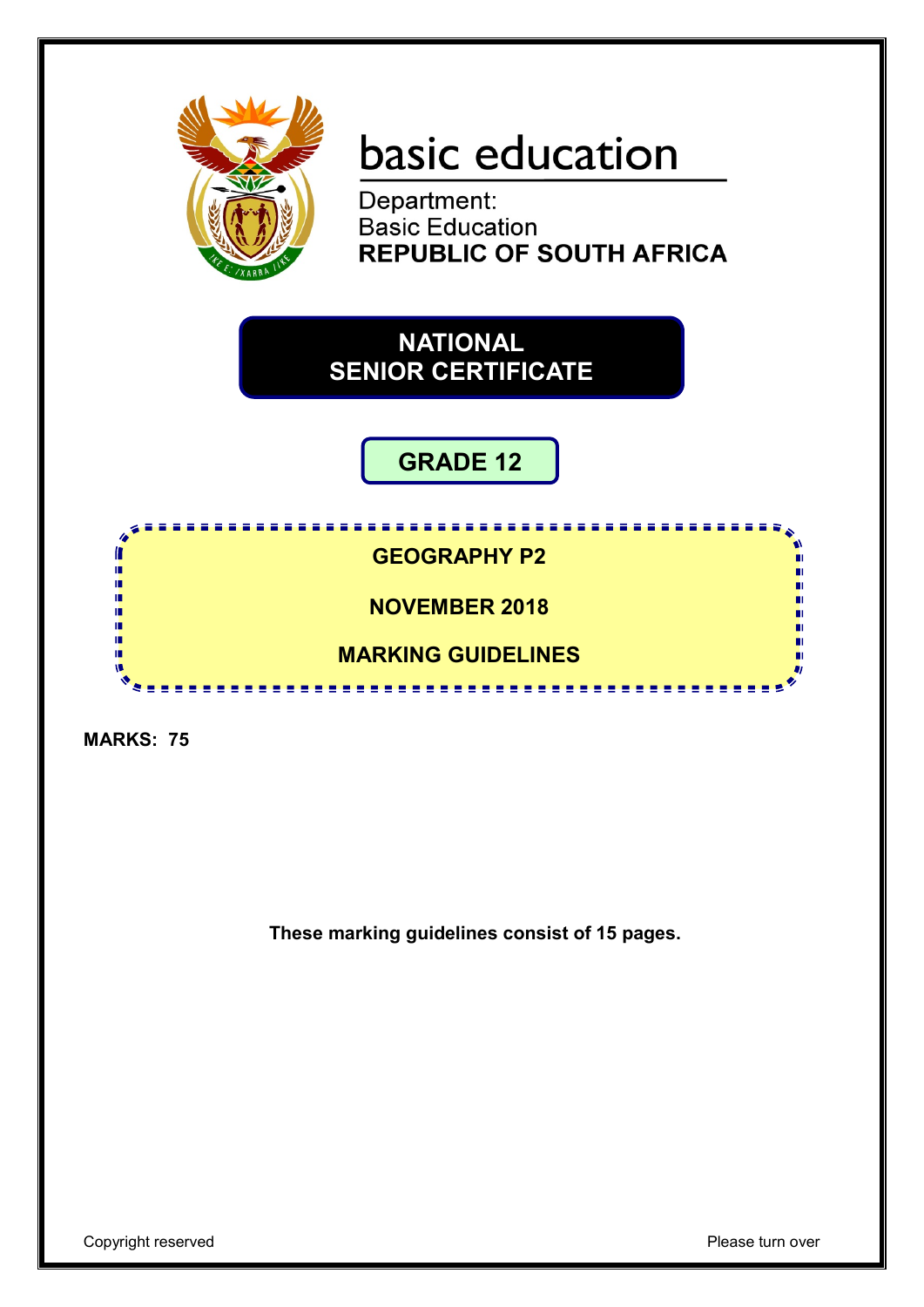### **RESOURCE MATERIAL**

- 1. An extract from topographic map 2930CB PIETERMARITZBURG.
- 2. Orthophoto map 2930 CB 8 PIETERMARITZBURG.
- 3. **NOTE:** The resource material must be collected by schools for their own use.

### **INSTRUCTIONS AND INFORMATION**

- 1. Write your EXAMINATION NUMBER and CENTRE NUMBER in the spaces on the cover page.
- 2. Answer ALL the questions in the spaces provided in this question paper.
- 3. You are provided with a 1 **:** 50 000 topographic map (2930CB PIETERMARITZBURG) and an orthophoto map (2930 CB 8 PIETERMARITZ-BURG) of a part of the mapped area.
- 4. You must hand the topographic map and the orthophoto map to the invigilator at the end of this examination session.
- 5. You may use the blank page at the end of this question paper for all rough work and calculations. Do NOT detach this page from the question paper.
- 6. Show ALL calculations and use the formulae provided, where applicable. Marks will be allocated for these.
- 7. Indicate the unit of measurement in the final answer of calculations, e.g. 10 km; 2,1 cm.
- 8. You may use a non-programmable calculator.
- 9. You may use a magnifying glass.
- 10. The area demarcated in RED on the topographic map represents the area covered by the orthophoto map.
- 11. The following English terms and their Afrikaans translations are shown on the topographic map:

| <b>ENGLISH</b>      | <b>AFRIKAANS</b>   |
|---------------------|--------------------|
| Aerodrome           | Vliegveld          |
| Diggings            | <b>Uitgrawings</b> |
| Canal               | Kanaal             |
| Firebreak           | <b>Brandgordel</b> |
| <b>Golf Course</b>  | Gholfbaan          |
| <b>Hiking Trail</b> | Staproete          |
| Hospital            | Hospitaal          |
| River               | <b>Rivier</b>      |
| Sewerage Works      | Rioolwerke         |
| Waterworks          | Waterwerke         |
|                     |                    |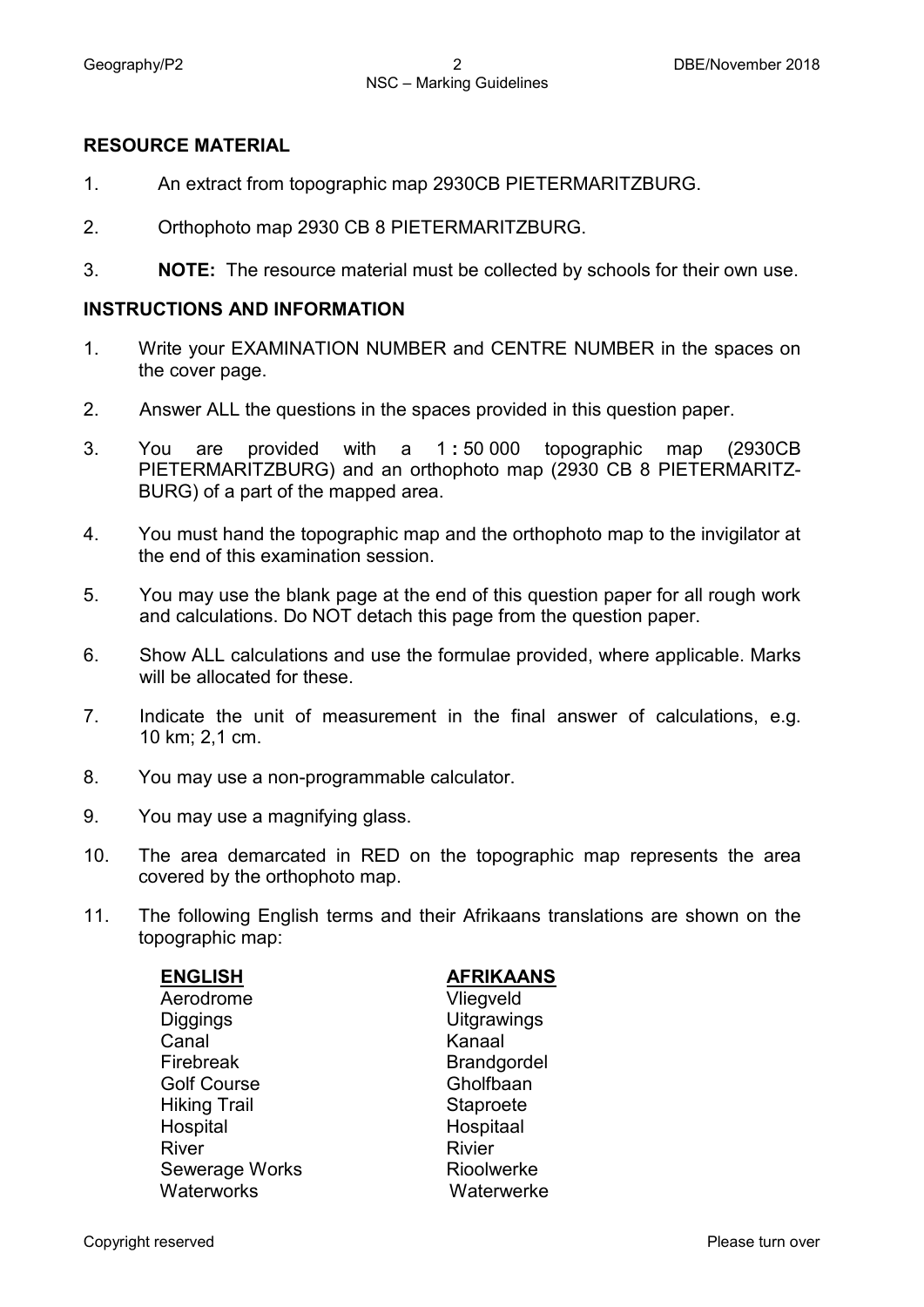### **GENERAL INFORMATION ON PIETERMARITZBURG**

Pietermaritzburg (umGungundlovu) is the capital city of [KwaZulu-Natal.](https://en.wikipedia.org/wiki/KwaZulu-Natal) This secondlargest city in the province was founded in 1838. It is a regionally important industrial hub, well-known for processing aluminium, timber and dairy products. It has an estimated population of around 500 000 (including neighbouring townships). Pietermaritzburg is situated along the [N3 national road,](https://en.wikipedia.org/wiki/N3_road_(South_Africa)) the main route between the Pretoria-Witwatersrand-Vereeniging conurbation and the harbour city of Durban, some 90 kilometres from Pietermaritzburg. The Oribi airport is situated just outside [Pietermaritzburg a](https://en.wikipedia.org/wiki/Pietermaritzburg_Airport)nd has a regular scheduled service to the [OR Tambo](https://en.wikipedia.org/wiki/OR_Tambo_International_Airport)  [International Airport](https://en.wikipedia.org/wiki/OR_Tambo_International_Airport) in Johannesburg.

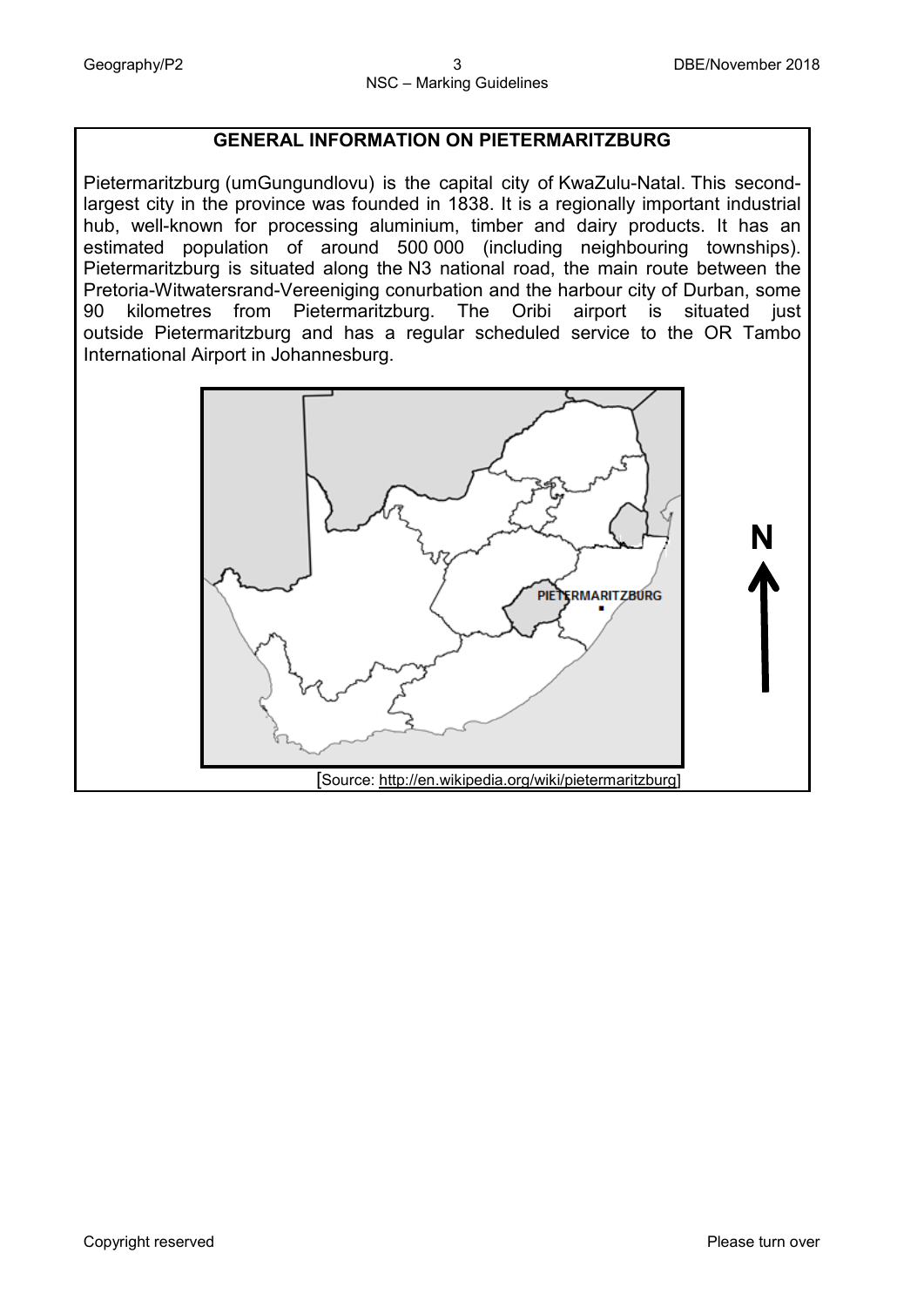### **QUESTION 1: MULTIPLE-CHOICE QUESTIONS**

The questions below are based on the 1 **:** 50 000 topographic map (2930CB PIETERMARITZBURG) as well as the orthophoto map of a part of the mapped area. Various options are provided as possible answers to the following questions. Choose the answer and write only the letter (A–D) in the block next to each question.

- 1.1 Pietermaritzburg is the capital city of …
	- A Mpumalanga.
	- B KwaZulu-Natal.
	- C Free State.
	- D<sub>1</sub> Limpopo. **B**<br>Limpopo.
- 1.2 The harbour closest to Pietermaritzburg is …
	- A Richards Bay.
	- B Port Elizabeth.
	- C Durban.
	- D Cape Town. **<sup>C</sup>**
- 1.3 If you travel along the N3 in a north-westerly direction you will reach the town/city of …
	- A New Hanover.
	- B Donnybrook.
	- $\mathcal{C}$ Merrivale.<br>Harrismith.
	- D Harrismith. **<sup>D</sup>**
- 1.4 The true bearing of spot height 1031 (**K**) in block **B6** from trigonometrical station 263 (**J**) in block **D7** on the topographic map is …
	- A 341°.
	- B 161°.
	- C  $140^{\circ}$ .<br> $19^{\circ}$
	- D<sub>1</sub> 19°. **<sup>A</sup>**

1.5 The economic activity at **U** in block **A12** is a ... activity.

- A primary
- B secondary
- C tertiary
- D<sub>1</sub> quaternary
- 1.6 The land-use zone at **1** on the orthophoto map is the …
	- A CBD.
	- B transition zone.
	- C green belt.
	- D rural-urban fringe. **<sup>C</sup>**

 $\checkmark$ 

 $\checkmark$ 





| ٠<br>ı |  |  |
|--------|--|--|
|        |  |  |

 $\checkmark$ 

 $\checkmark$ 

 $\checkmark$ 

- **B**
-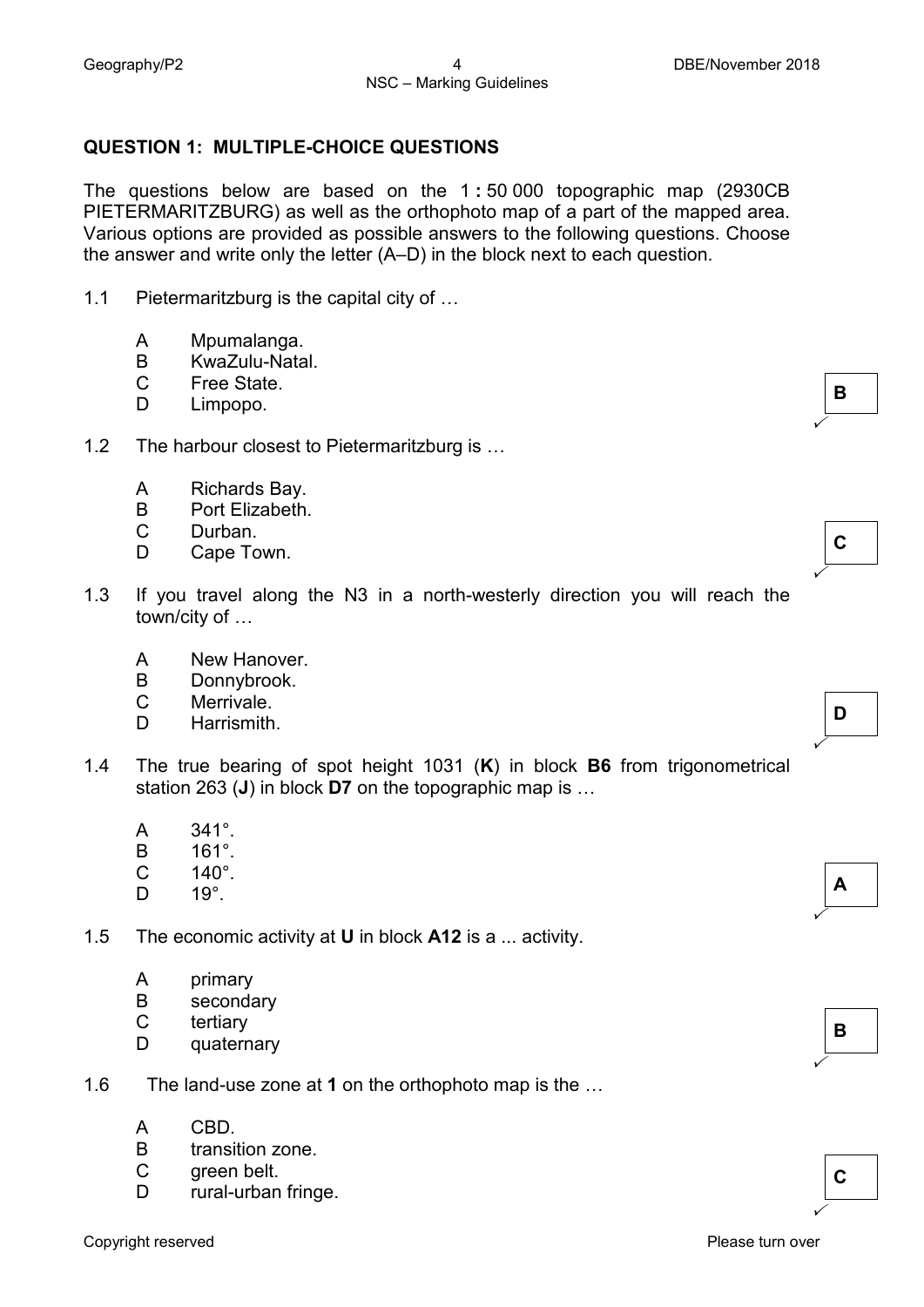- 1.7 The human-made feature at **2** on the orthophoto map is a …
	- A veterinary clinic.
	- B townhouse complex.
	- C shopping centre.
	- D office park.
- 1.8 The slope at line **3** on the orthophoto map is …
	- A concave.
	- B convex.
	- C stepped.<br>uniform.
	- D<sub>1</sub> stepped.<br>uniform.



- A the other road.
- B a market.
- C a reservoir.
- D. flat land.
- 1.10 The stream/drainage pattern that dominates area **M** in block **B10** and block **B11** on the topographic map is a ... pattern.
	- A centripetal.
	- B radial.
	- C rectangular.<br>trellis. trellis.<br>trellis.
	- D<sub>1</sub>
- 1.11 The dominant street pattern in block **G2** on the topographic map is …
	- A radial.
	- B unplanned irregular.
	- C grid iron.
	- D planned irregular.
- 1.12 The feature controlling the amount of water flowing through the canal in block **H8** on the topographic map:
	- A **Bridge**
	- B **Buildings**
	- C **Weir**
	- D wenter the contract of the contract of the contract of the contract of the contract of the contract of the contract of the contract of the contract of the contract of the contract of the contract of the contract of the con

**C**



 $\checkmark$ 

 $\checkmark$ 

 $\checkmark$ 

 $\checkmark$ 

 $\checkmark$ 



**B/D**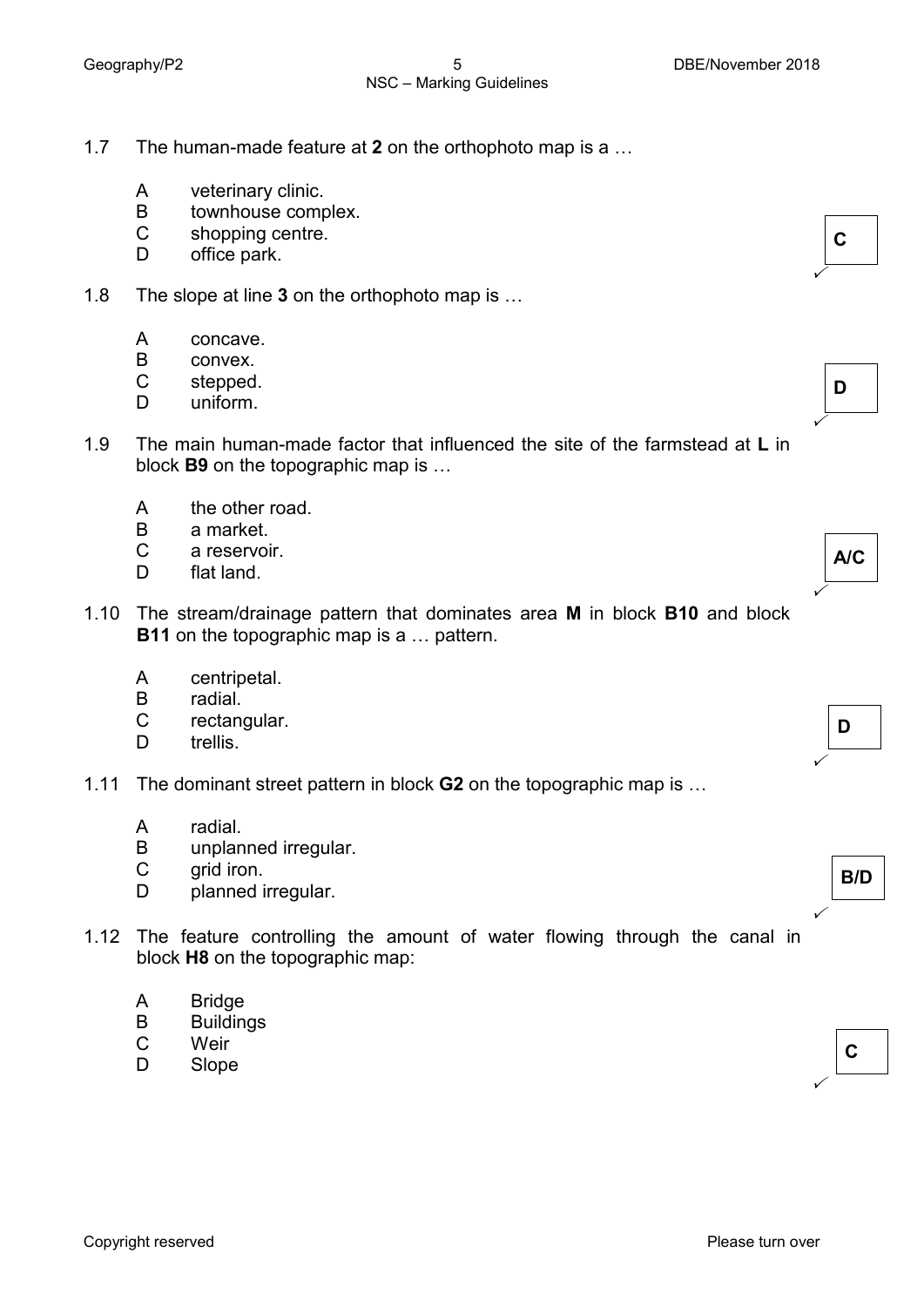1.13 Swartkop in block **F1** on the topographic map is a …

- A butte.
- B mesa.
- C pointed butte.<br>conical hill.
- D pointed batte.<br>
conical hill.
- 1.14 The general direction of flow of the river in the valley represented by the curved line **4** on the orthophoto map:
	- A North
	- B West
	- C
	- D East<br>South East **B**<br>South **B**
- 1.15 The distance between **T** in block **A12** and New Hanover on the topographic map is … kilometres.
	- A 0,2
	- B 22
	- C 20,2
	- D

 $\begin{bmatrix} 2 \end{bmatrix}$  $\checkmark$ (15 x 1) **[15]**

 $\checkmark$ 

 $\checkmark$ 

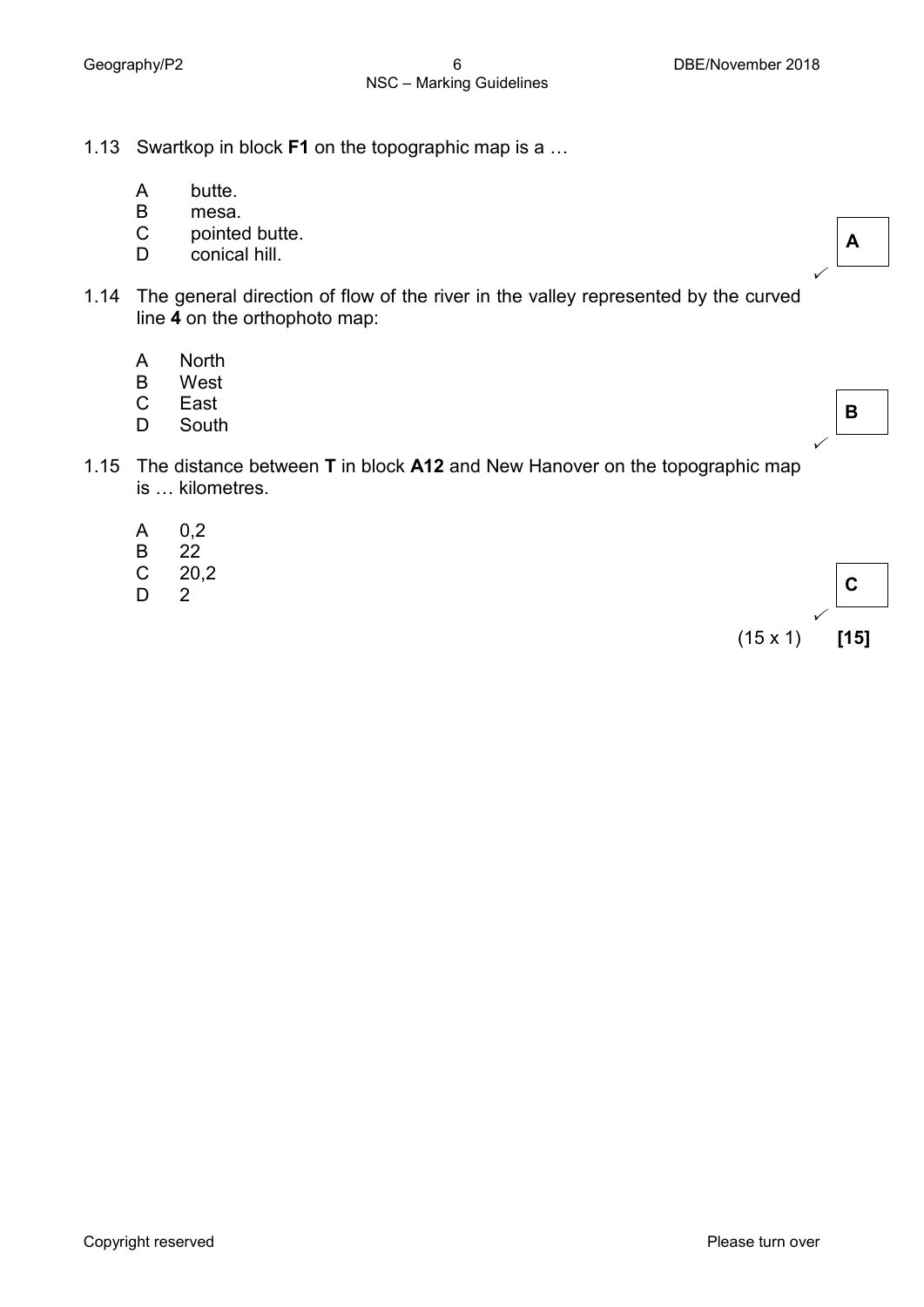### **QUESTION 2: MAP CALCULATIONS AND TECHNIQUES**

- 2.1 A tourist visiting Town Hill in Pietermaritzburg requires specific information regarding its location.
	- 2.1.1 State the topographic map index/code of Pietermaritzburg.

*2930CB* (1 x 1) (1)

2.1.2 Determine the grid reference/co-ordinates of Town Hill at point **N** in block **F7** on the topographic map.

*29°35'06''S 30°21'17''E /29°35,10'S 30°21,30'E (Latitude: 05'' - 07'') (Latitude: 0,08' - 0,14') (Longitude: 16'' - 18'') (Longitude: 0,28' - 0,33')* (2 x 1) (2)

2.1.3 The tourist wants to hike the Voortrekker Wagon Hiking Trail in block **F6**  using a compass. Calculate the magnetic declination for 2018. Show ALL calculations. Marks will be awarded for calculations. Clearly indicate the unit of measurement in your final answer.

*Difference in years: 2018 – 2016 = 2 years*

*Mean annual change: 9' W*

*Total change: 2 x 9' = 18' W*

*Magnetic declination for 2018:*  $24^{\circ}45'$  *W +*  $\check{6}$  */ 18' =*  $25^{\circ}03'$  *W*  $\check{6}$  *(5 x 1)* **[GIVE MARKS FOR CORRECT INFORMATION NEEDED TO DETERMINE FINAL ANSWER, EVEN IF NOT ACCORDING TO THE STIPULATED GUIDELINE]** (5)

- 2.2 Refer to the Voortrekker Wagon Hiking trail in block **F6** on the topographic map.
	- 2.2.1 State the orthophoto map index/code that a tourist will use when hiking the Voortrekker Wagon Hiking Trail.

 $2930 \text{ CB } 7 \checkmark$  (1 x 1) (1)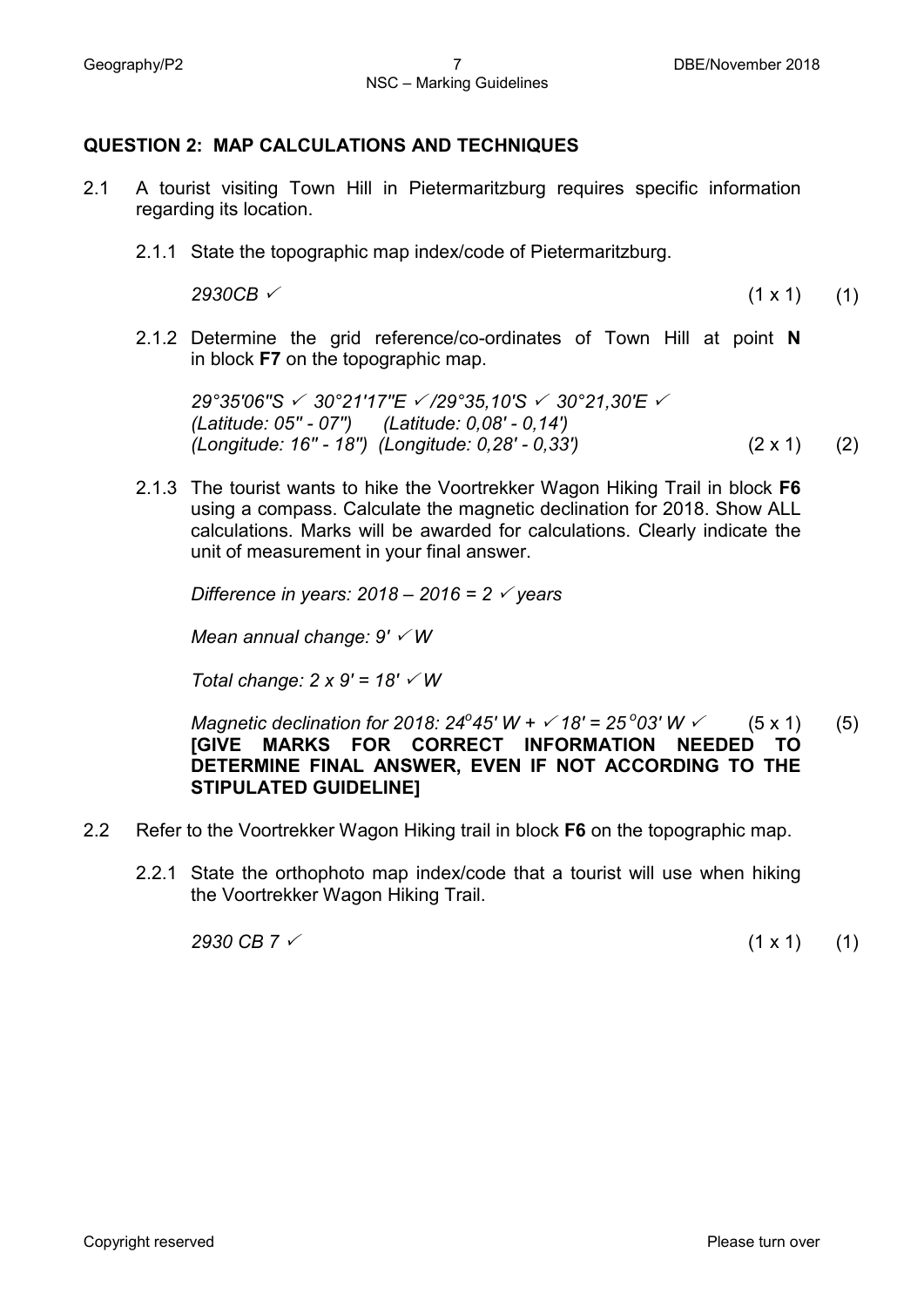2.2 Calculate the average gradient between contour line **O** (height 820 m) and the trigonometrical station at **P** on the topographic map. Show ALL calculations. Marks will be awarded for calculations.

| Formula: Average gradient = | vertical interval (VI)     |
|-----------------------------|----------------------------|
|                             | horizontal equivalent (HE) |

 *VI = 1057,9 m – 820 m VI = 1057.9 m – 820 m*  $= 237.9 \text{ m}$  *HE = 3,9 cm x 500*   $= 237.9 \text{ m}$  $HE = 3.9$   $\checkmark$  *cm*  $\times$  50 000

 *100*

*Range for measurement [3,8 cm – 4 cm]*

 $= 1.950 \times m$  $= 1.950 \times m$ **OR**

*Range for HE [1 900 m – 2000 m]* 

$$
= \frac{237.9}{1950} \checkmark
$$
 (One mark for  
\n
$$
G = \frac{237.9}{1950}
$$
 substitution)  
\n
$$
= \frac{1}{1950} \checkmark
$$
 substitution)  
\n
$$
= \frac{1}{8.2} / 1 : 8.2 / 1 \text{ in } 8.2 \checkmark
$$
  
\n
$$
= \frac{1}{8.2} / 1 : 8.2 / 1 \text{ in } 8.2 \checkmark
$$
  
\n
$$
= \frac{1}{8.2} / 1 : 8.2 / 1 \text{ in } 8.2 \checkmark
$$
  
\n
$$
= \frac{1}{8.2} / 1 : 8.2 / 1 \text{ in } 8.2 \checkmark
$$
  
\n
$$
= \frac{1}{8.2} / 1 : 8.2 / 1 \text{ in } 8.2 \checkmark
$$
  
\n
$$
(5 \times 1) (5)
$$

2.2.3 Describe the curved route followed by the Voortrekker Wagon Hiking Trail from its start at **O** to the trigonometrical station at World's View.

*The trail follows the winding path of the spur The trail follows the more gentle route/The trail avoids the very steep slopes It is an easier route to hike along It avoids the difficult route of hiking through valleys and over spurs The trail follows the low lying area The trail goes uphill and it is easier to follow a winding route The slope is uneven resulting in a winding route It goes generally NW/N It passes through a woodland area It passes by perennial water/dam It passes by the river It passes the reservoir There are monuments that it passes by There is a lookout tower towards the end of the trail*  **[Any TWO]** (2 x 1) (2)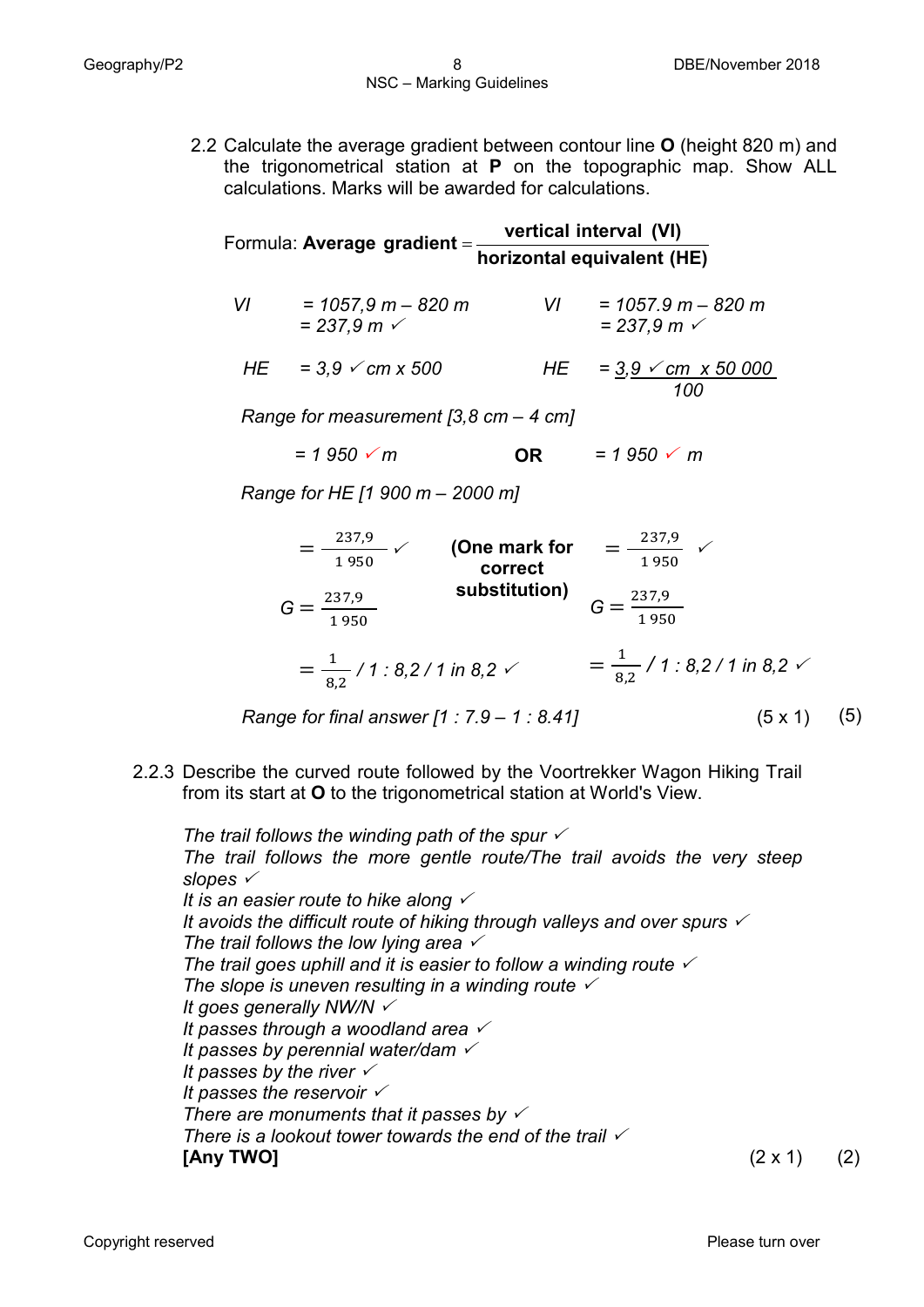2.3 Refer to benchmark 1060.9 at **Q** in block **D4** and spotheight 1106 at **R** in block **C6** found on the topographic map. The cross-sections below represent the area between **Q** and **R**.



2.3.1 Match cross-sections **X** and **Y** with the vertical exaggerations below.

25 times: *Y*

6,25 times:  $X \swarrow$  (2 x 1) (2)

2.3.2 Explain how the vertical exaggeration of cross-sections would make interpretation of the landscape easier.

*The shape of the features on the landscape is more clear when the vertical exaggeration is increased* 

*To represent the topography of the landscape* 

*To emphasize vertical features which are too small to identify relative to the horizontal scale* 

*By increasing the vertical exaggeration the topography and gradient can be seen more clearly* 

*Specific features are more recognizable/clearer* 

*Without vertical exaggeration the cross-section would be flat A larger exaggeration creates a clearer impression of the landscape Height differences between features can be clearly identified Y* is clearer than  $X \swarrow$ 

**[Any TWO]** (2 x 1) (2)

**[20]**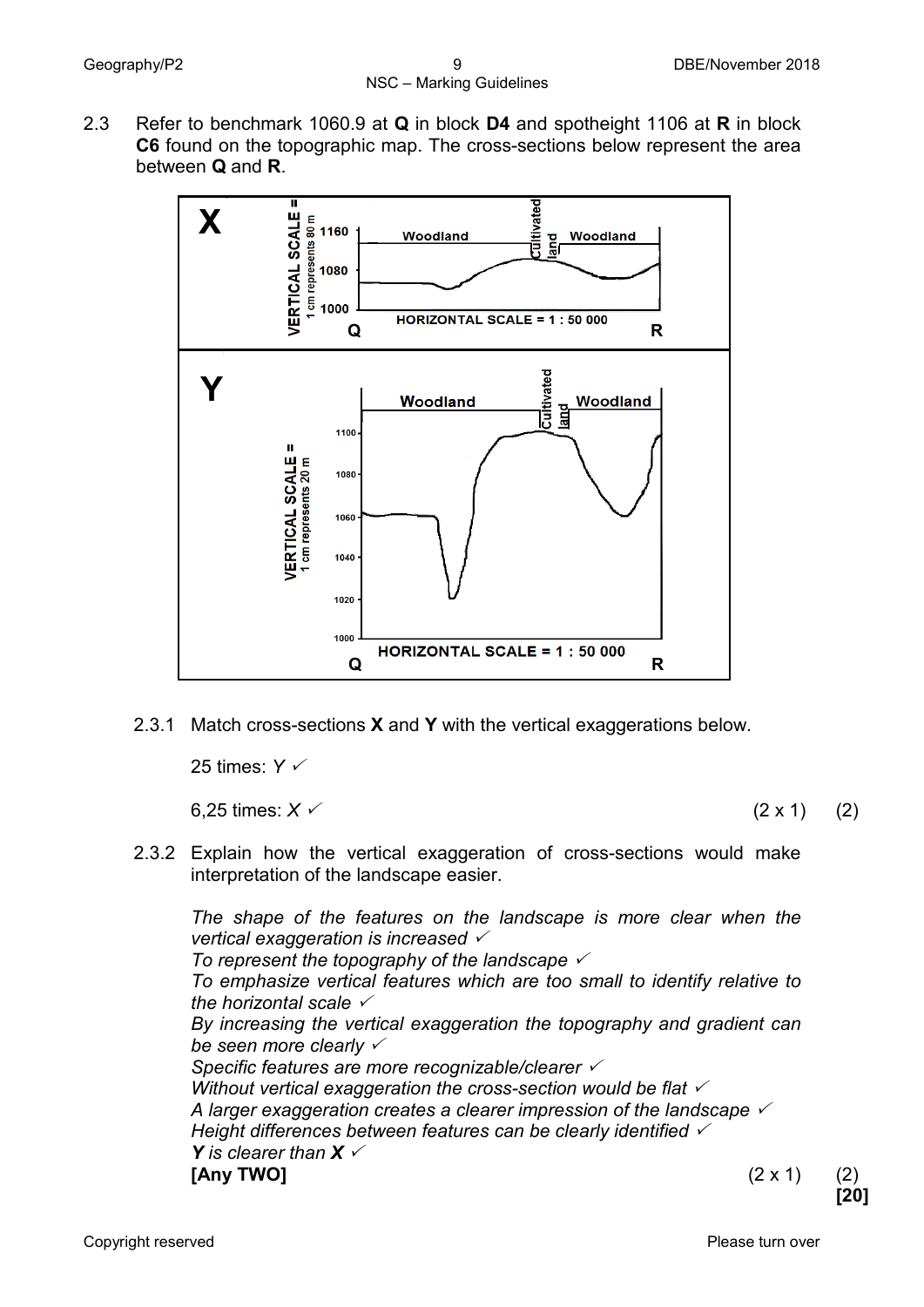### **QUESTION 3: APPLICATION AND INTERPRETATION**

- 3.1 The bottom of the valley at area **M** on the topographic map experiences frost during the early hours of the morning in winter.
	- 3.1.1 Name the local/tertiary wind that is responsible for the formation of frost.

*Katabatic/Downslope/Gravitational wind Mountain wind* **[Any ONE]** (1 x 1) (1)

3.1.2 Explain how the wind mentioned in QUESTION 3.1.1 causes frost.

 *The slopes cool down resulting in the air in contact with the slopes cooling down The cooler air becomes heavy and dense Cooler air subsides down the valley slopes Cooler air accumulates on the valley floor/trapped by inversion layer The cold subsiding air cools the temperature to below freezing point*   $[Any\;TWO]$  (2 x 2) (4)

- 3.2 Refer to slope **5** (low-income residential area) and slope **6** (high-income residential area) on the orthophoto map.
	- 3.2.1 Explain how aspect of slope influenced the site of the high-income residential area at **6**.

*Slope 6 is a north/northeast facing slope and experiences the direct rays of the sun (making it warmer)*  $\checkmark$  (1 x 2) (2)

3.2.2 Give ONE reason, evident on the orthophoto map, which influenced the location of the low-income residential area at slope **5**.

*Next to the road for transport Access to place of work South facing slope has cheaper land In comparison to slope 6 slope 5 is more gentle therefore it is cheaper/ easier to build on Close to railway line*  **[Any ONE]** (1 x 2) (2)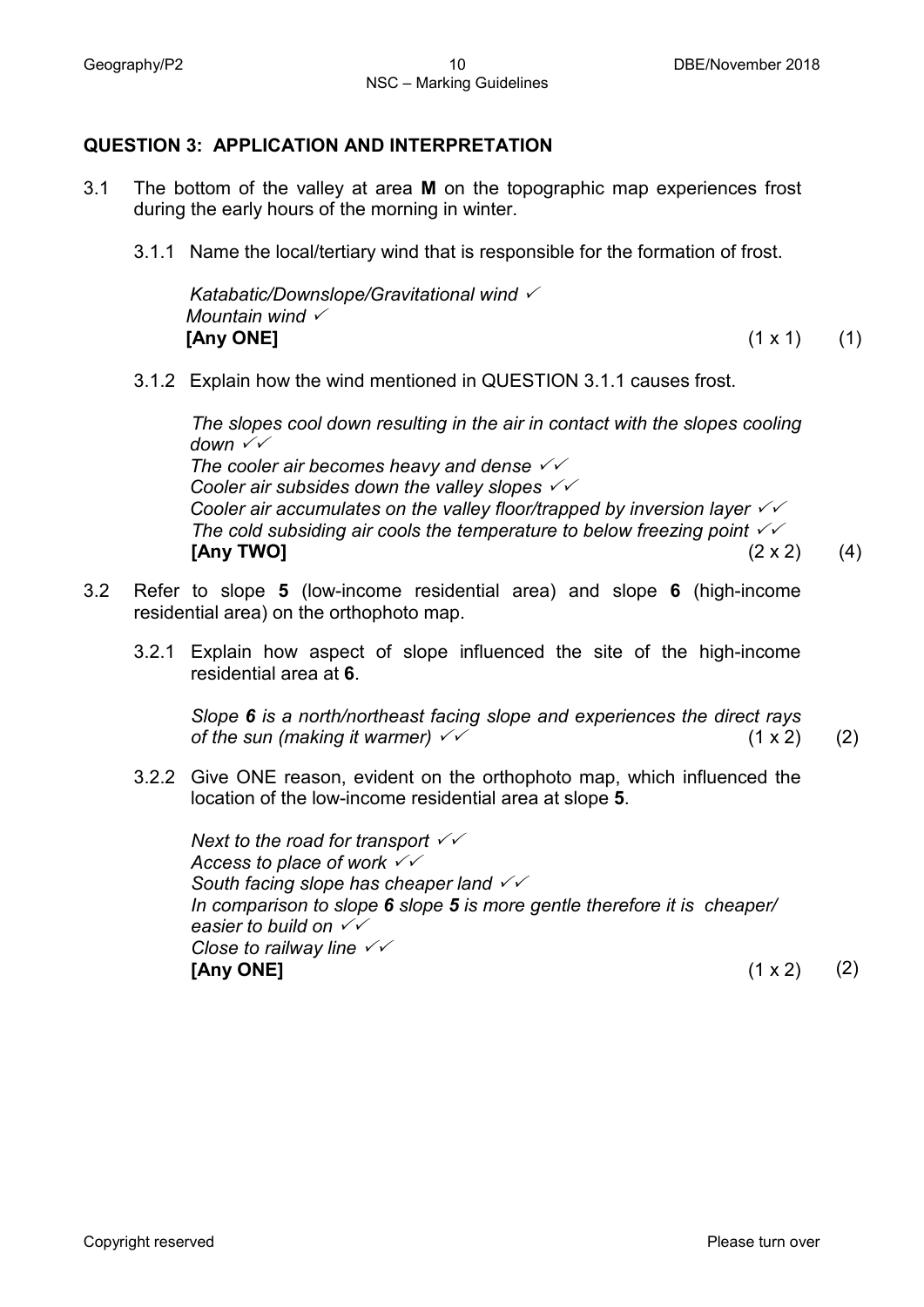3.2.3 Suggest how natural vegetation could have influenced the land values of residential areas **5** or **6**.

*The vegetation creates aesthetic appeal/beauty/scenery at 6 which increases the land value* 

*OR*

*Lack of vegetation at 5 reduces the aesthetic appeal and decreases land values* 

*Vegetation creates cleaner (absorbing carbon) air this area attracts more residents and increases land values*

*Vegetation lowers temperature on this north facing slope which is hot during summer* 

**[Any ONE. THE REASONS MUST REFER TO THE RELEVANT ESIDENTIAL AREA SELECTED]** (1 x 2) (2)

3.3 Refer to Mabane River and the Gordon Falls in block **H2** on the topographic map. Directly upstream of the Gordon Falls the river meanders and directly downstream of Gordon Falls, the river follows a straight path. Explain the reasons for the difference in the stream channel patterns of the Mabane River, as mentioned above.

*Upstream of the Gordon Falls the wider space between the contour lines shows the river flows on level ground/slower velocity (speed) making it meander OR*

*Upstream of the Gordon Falls the landscape is flatter/slower velocity (speed) which allows the river to meander* 

*As the water flows over the waterfall it becomes more energetic, due to a steeper gradient/higher velocity (speed) resulting in a straight course downstream of the Gordon Falls*

### *OR*

*Rejuvenation downstream of the Gordon Falls result in vertical erosion therefore a narrower river valley results in a straightened pattern*  $\sqrt{6}$  (2 x 2) **[ANSWER MUST BE QUALIFIED. FULL EXPLANATION]** (4)

3.4 Is the shopping mall at **7** on the orthophoto map a neighbourhood shopping centre or a regional shopping centre? Give a reason for your answer.

Answer: *Regional shopping centre* 

Reason: N*ext to national freeway (N3) for accessibility/Near main road (R56) intersection with the N3 It is on the outskirts of the city resulting in less congestion and more accessibility The size of the building is large Space available for expansion Close to middle and high income customers There are many roads linking the shopping mall for accessibility/ larger sphere of influence/range Potentially many clients/large threshold population Large parking space* **[Any ONE]** (1 + 2) (3)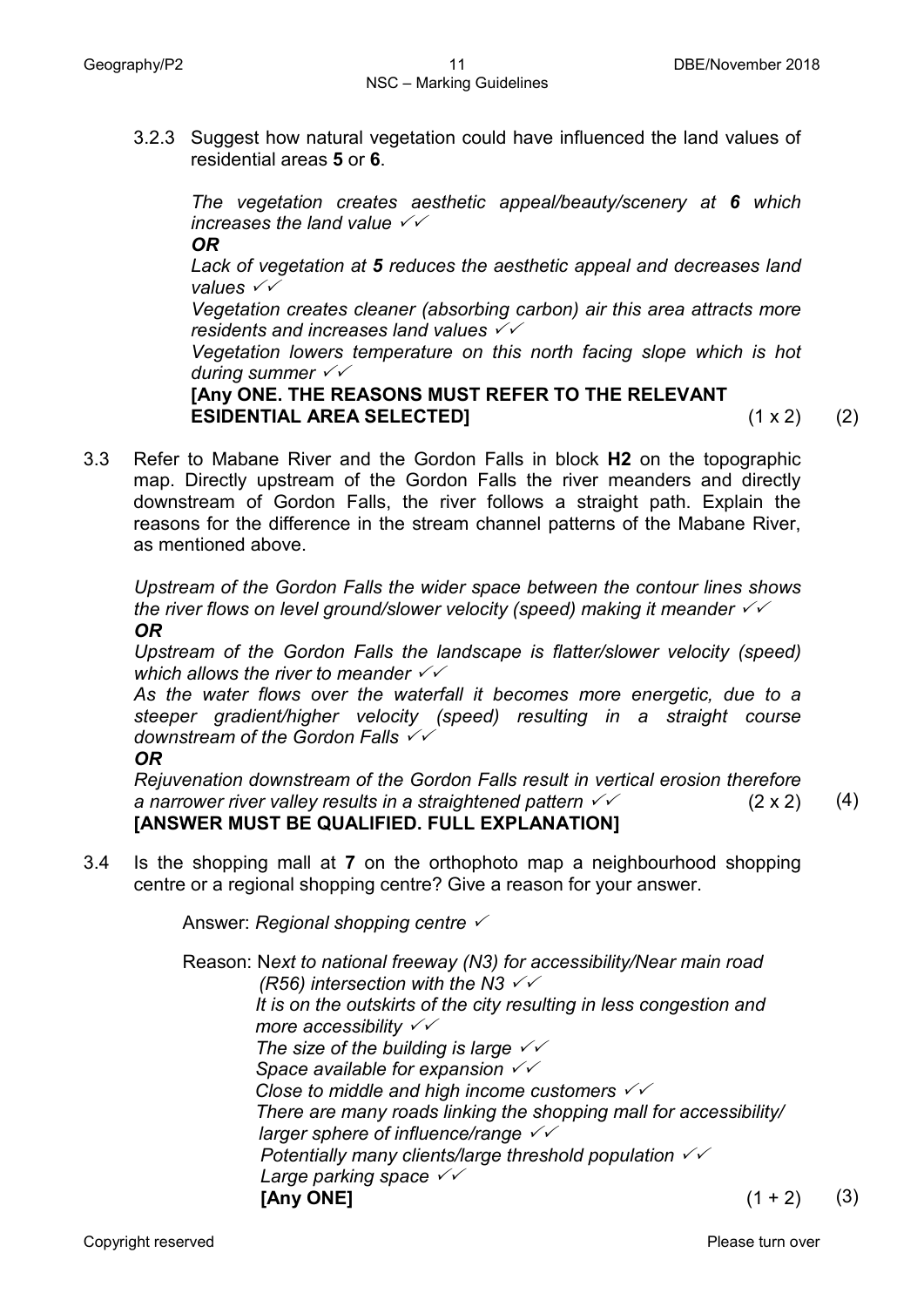3.5 Are the industries at Willowton at **8** on the orthophoto map market-orientated or raw material-orientated? Give a reason for your answer.

Answer: *Market orientated*

Reason: *It is situated close to market/customers/consumers/suburbs No evidence of raw material in the vicinity of Willowton The good transport networks around Willowton creates accessibility to the markets The proximity close to the service line*   $[Any ONE]$  (1 + 2) (3)

3.6 The quarry at **S** in block **D4** on the topographic map is situated next to the residential area of Leonard. Suggest ONE social justice and ONE social injustice that the people of Leonard could experience due to the quarry.

Social justice: *The quarry could create employment for people of Leonard, improving their quality of life It could create the multiplier effect which will create more employment Create more services (examples) in the area People can afford basic needs due to employment Better infrastructure as new roads will be built* **[Any ONE]**

Social injustice: *Various forms of pollution is generated from quarrying The health of the people (respiratory illnesses) affected by the dust (air pollution) from the quarry The people's hearing could be affected due to the noise pollution caused by dynamite explosions in the quarry Water table is polluted (water pollution) reducing quality of water for people Land values will decrease due to a decrease in the aesthetic appeal Safety risk for children playing around quarry Vibrations from explosives may damage houses Expensive to repair infrastructure* **[Any ONE]** (2 x 2 (4) **[25]**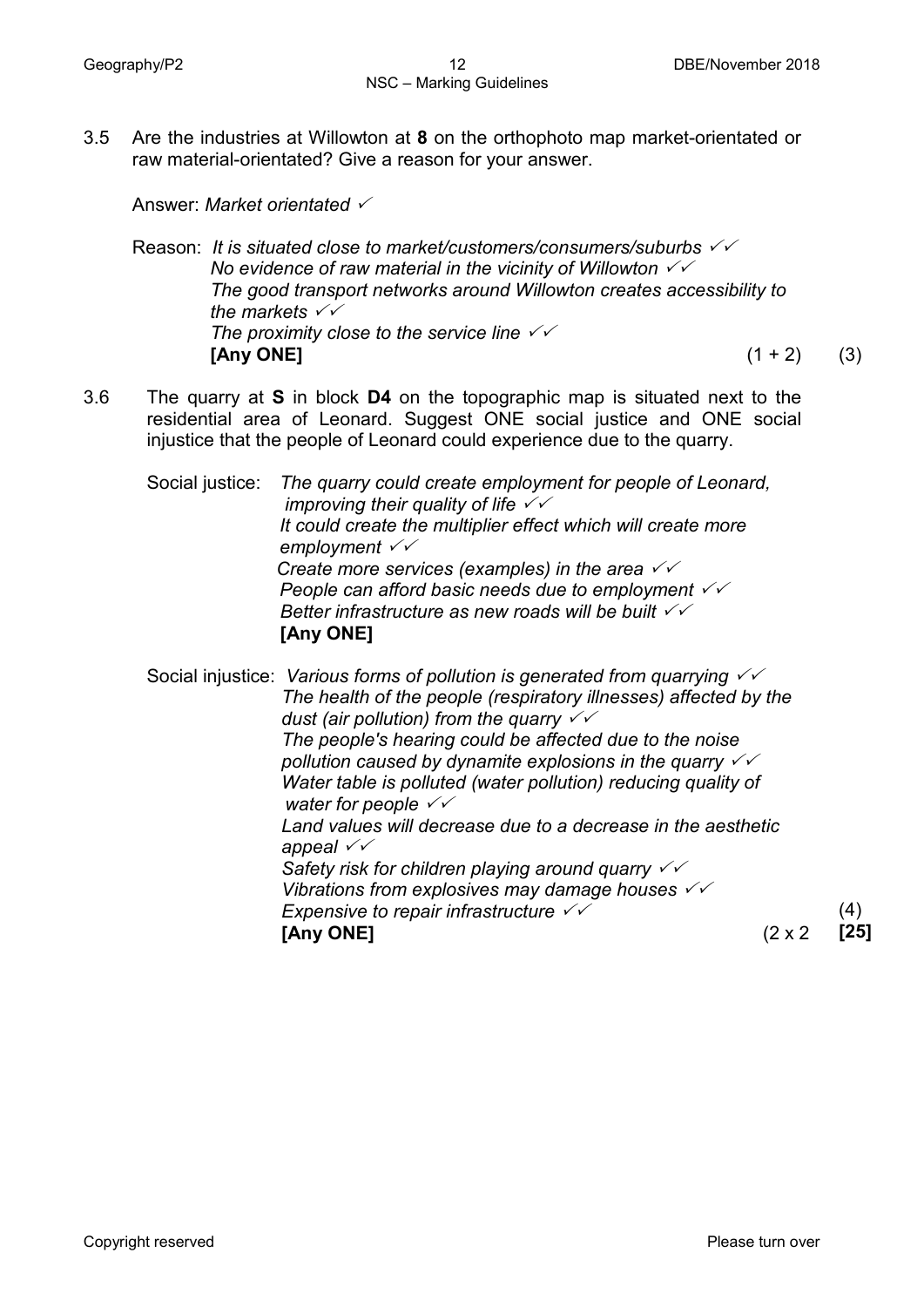### **QUESTION 4: GEOGRAPHICAL INFORMATION SYSTEMS (GIS)**

- 4.1 Refer to block **D8** on the topographic map.
	- 4.1.1 Name the type of vector data used in block **D8** to indicate the secondary road.

*Line* (1 x 1) (1)

4.1.2 Explain the relevance of using vector data on the topographic map.

*Standardising data is easier because you can use a reference/key to refer to features on a map* 

*The use of vector data on a topographic map makes map interpretation more user friendly* 

*To obtain data/information in one glance (quicker) Topographic maps are electronic versions of reality and symbols, like lines, point and polygons are used to represent real spatial features The use of vector data on a topographical map makes it easy to do data layering Vector data provides true shapes and distances of spatial features* **[Any ONE]** (1 x 2) (2)

- 4.2 Refer to the topographic map and orthophoto map.
	- 4.2.1 Is scale an example of attribute or spatial data?

*Attribute data*  $\checkmark$  (1) (1) (1) (1) (1)

4.2.2 Explain the relevance of scale when facing a geographical query/problem, e.g. a possible veld fire in block **D8** on the topographic map.

*Scale allows you to determine the actual extent of the veld fire*  $\sqrt{2}$ *Scale allows you to determine the actual area effected by the veld fire Scale will allow rescue workers to determine the actual distance they have to travel in order to assist Determine the number of water tanks to be used Larger scale allows to see more detail To determine the positioning of the fire breaks/buffering Determine the number of fire fighters to be deployed Can determine the distance to the nearest water source/dam Can determine the gradient which the rescue workers will face so they can prepare themselves Can determine the distance between the fire and building structures Planning of possible evacuation routes*  **[Any ONE]** (1 x 2) (2)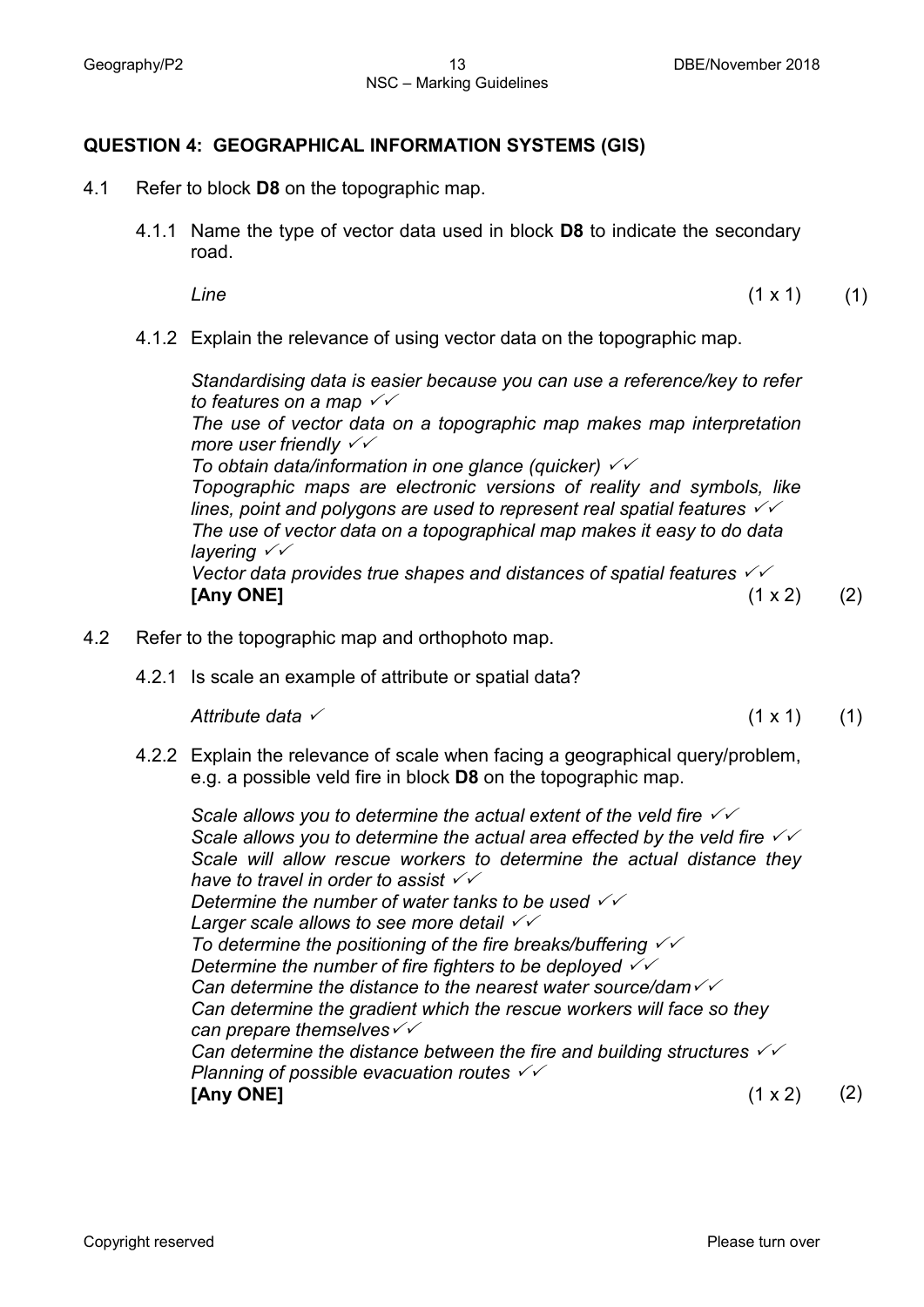4.2.3 How can the scale of the topographic map and orthophoto map be manipulated in order to make data integration of these two maps easier?

*Adjust the scale of the topographic map to make it the same (enlarge the scale) as the orthophoto map Adjust the scale of the orthophoto map to make it the same (reduce the scale) as the topographic map Adjust the scale of the orthophoto map and the topographic map to a* 

*common scale*  **[Any ONE]** (1 x 2)

(2)

4.3 Refer to the topographic map and orthophoto map. The statistics below refer to selected suburbs in Pietermaritzburg and the percentage (%) increase in crime levels from 2015 to 2016.

| PERCENTAGE (%) INCREASE IN CRIME LEVELS |                  |                              |                     |
|-----------------------------------------|------------------|------------------------------|---------------------|
| <b>TYPE OF CRIME</b>                    | <b>SUBURBS</b>   |                              |                     |
|                                         | Townhill<br>(F7) | <b>Mountain Rise</b><br>(F1) | Plessislaer<br>(I6) |
| Housebreaking                           | 18,6%            | 11,3%                        | 23,4%               |
| Car hijacking                           | 100%             | 177,8%                       | 36,4%               |

[Adapted from SAPS crime statistics 2015–16 by Theuns Kruger, Graphic 24]

4.3.1 Name ONE way in which the data above could have been collected.

| Information from police station $\checkmark$  |                |     |
|-----------------------------------------------|----------------|-----|
| Surveys/Questionnaires/interviews/fieldwork V |                |     |
| National crime stats $\checkmark$             |                |     |
| Statistics SA/Census ✓                        |                |     |
| Internet $\checkmark$                         |                | (1) |
| [Any ONE]                                     | $(1 \times 1)$ |     |

4.3.2 Is the information in the table above primary data or secondary data?

*Secondary data*  $\times$  (1 x 1) (1)

- 
- 4.3.3 Which type of crime has shown the highest percentage increase in these suburbs?

| Car hijacking $\checkmark$ | $(1 \times 1)$ | (1) |
|----------------------------|----------------|-----|
|----------------------------|----------------|-----|